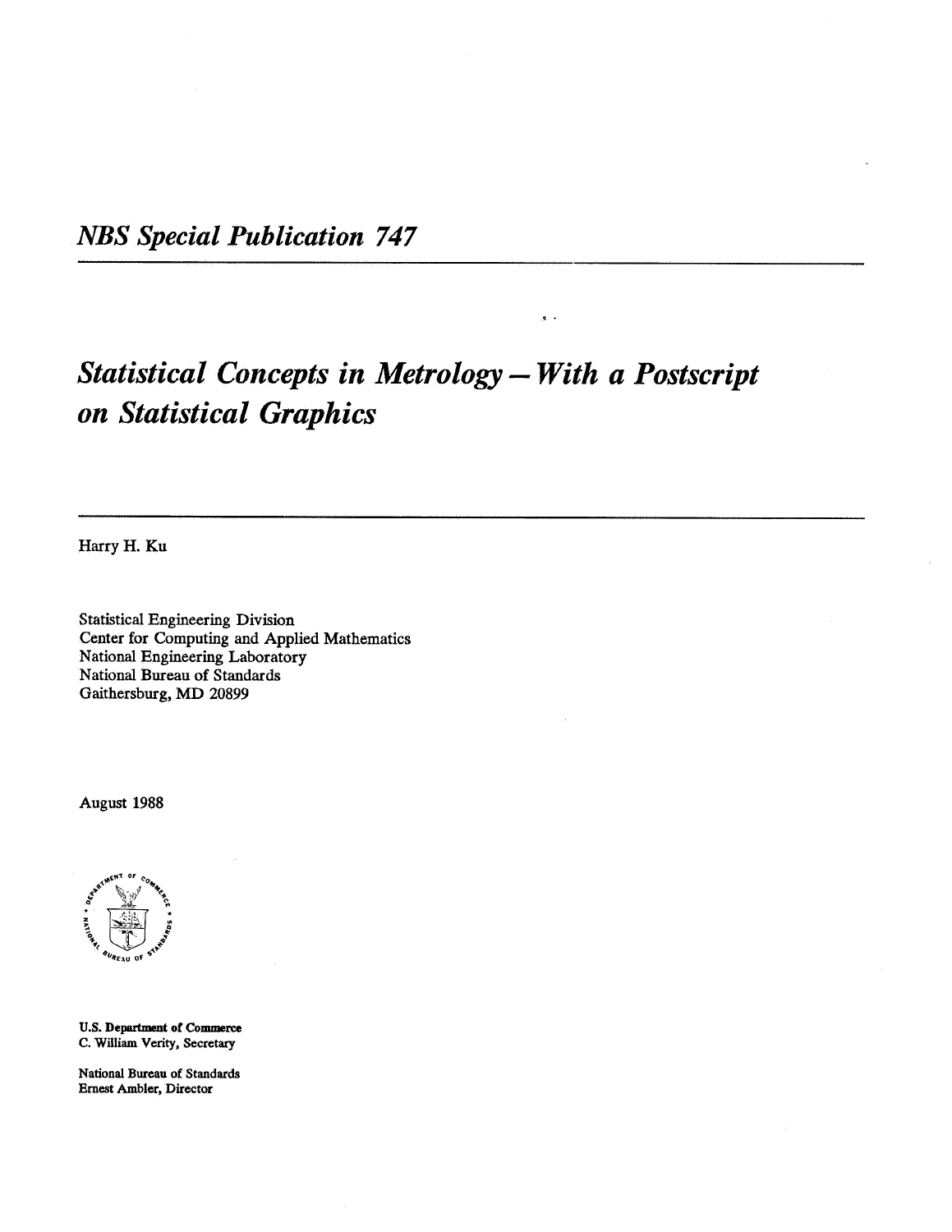Library of Congress Catalog Card Number: 88-600569 National Bureau of Standards Special Publication 747 Natl. Bur. Stand. (U.S.), Spec. Pubi. 747, 48 pages (Aug. 1988) CODEN: XNBSAV

 $\mathcal{A}$ 

U.S. Government Printing Office Washington: 1988

 $\hat{u}$  .

For sale by the Superintendent of Documents U.S. Government Printing Office, Washington, DC 20402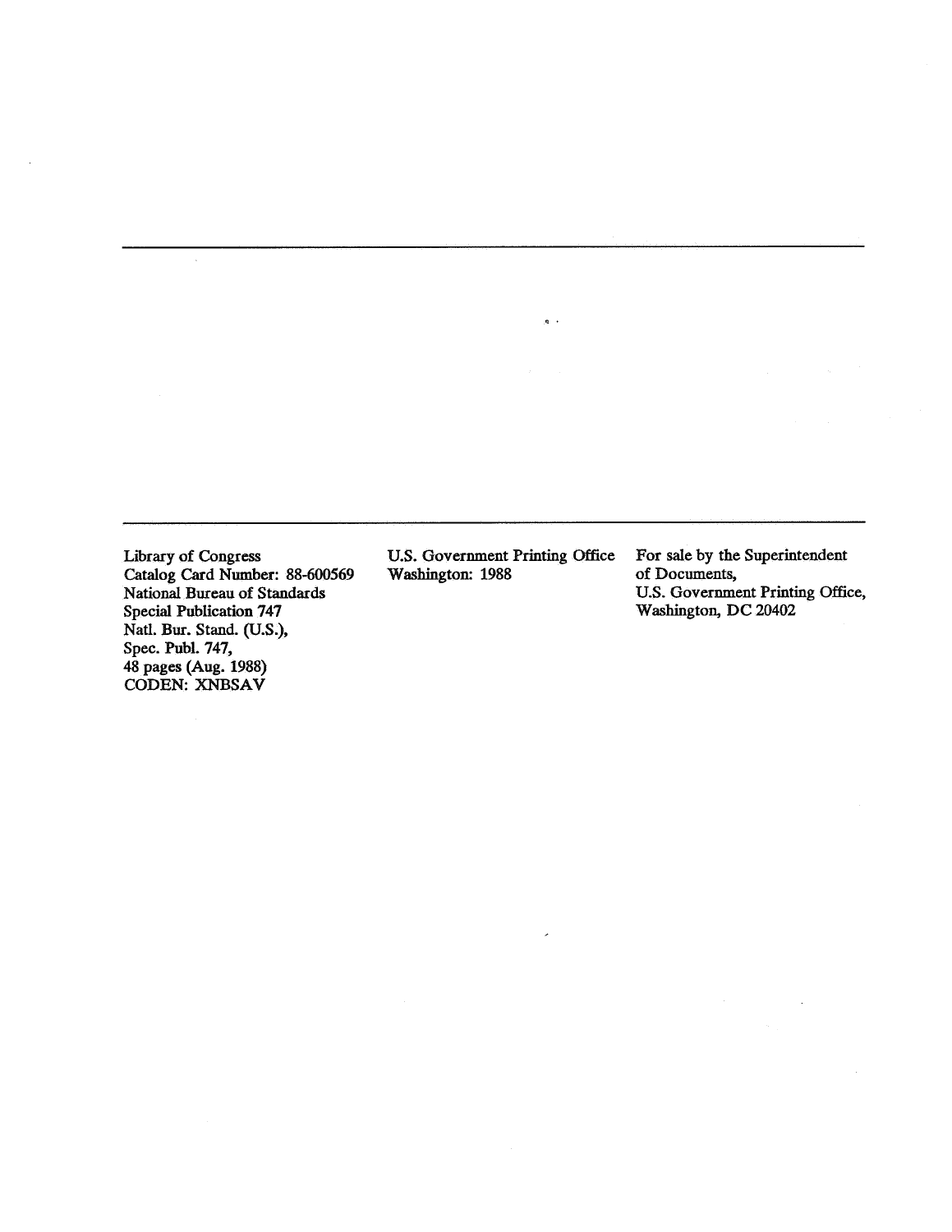## **Contents**

| <b>Statistical Concepts of a Measurement Process</b>             | 1                       |
|------------------------------------------------------------------|-------------------------|
| Arithmetic Numbers and Measurement Numbers                       | $\mathbf{1}$            |
| Computation and Reporting of Results                             | $\overline{\mathbf{c}}$ |
| Properties of Measurement Numbers                                | $\overline{\mathbf{3}}$ |
|                                                                  | $\overline{\mathbf{3}}$ |
|                                                                  | $\overline{\mathbf{4}}$ |
|                                                                  | 4                       |
|                                                                  | 6                       |
| Estimates of Population Characteristics                          | 8                       |
| Interpretation and Computation of Confidence Interval and Limits | 9                       |
|                                                                  | 11                      |
|                                                                  | 11                      |
|                                                                  | 12                      |
|                                                                  | 13                      |
|                                                                  |                         |
| <b>Statistical Analysis of Measurement Data</b>                  | 13                      |
| Algebra for the Manipulation of Limiting Means and Variances     | 14                      |
|                                                                  | 14                      |
|                                                                  | 16                      |
|                                                                  | 18                      |
| Component of Variance Between Groups                             | 19                      |
| Comparison of Means and Variances                                | 20                      |
| Comparison of a Mean with a Standard Value                       | 20                      |
| Comparison Among Two or More Means                               | 21                      |
| Comparison of Variances or Ranges                                | 23                      |
| Control Charts Technique for Maintaining Stability and Precision | 24                      |
|                                                                  | 24                      |
| Control Chart for Standard Deviations                            | 25                      |
| Linear Relationship and Fitting of Constants by Least Squares    | 28                      |
|                                                                  | 29                      |
| <b>Postscript on Statistical Graphics</b>                        | 31                      |
| Plots for Summary and Display of Data                            | 31                      |
|                                                                  | 31                      |
|                                                                  | 33                      |
| Plots for Checking on Models and Assumptions                     | 35                      |
|                                                                  | 36                      |
|                                                                  | 36                      |
|                                                                  | 38                      |
| Testing of Underlying Assumptions                                | 40                      |
| Stability of a Measurement Sequence                              | 42                      |
|                                                                  | 42                      |
|                                                                  |                         |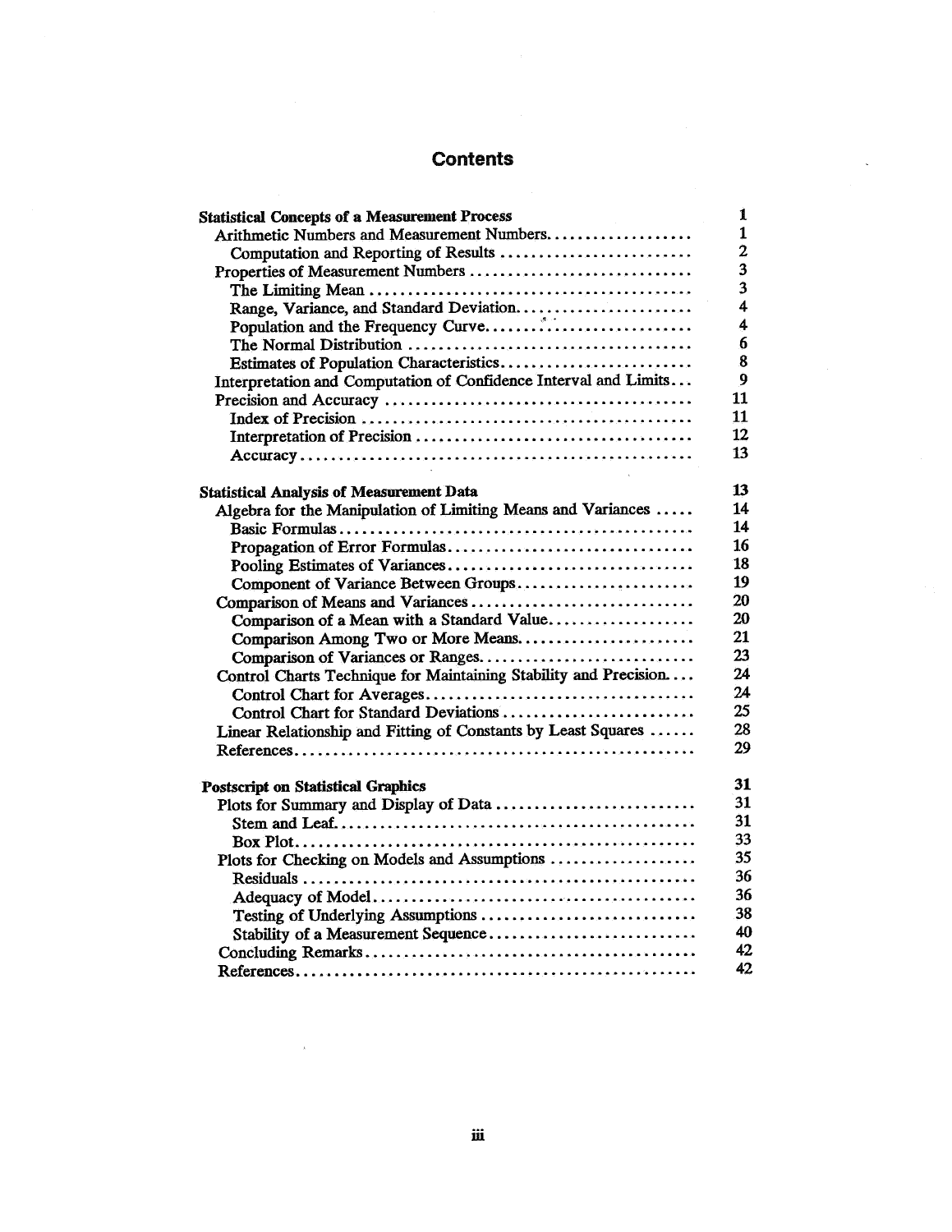### LIst of Figures

i.

| $2 - 1$                                                                  | 5  |
|--------------------------------------------------------------------------|----|
| $2 - 2$<br>(A) The uniform distribution. (B) The log-normal distribution | 5  |
| $2 - 3$<br>Uniform and normal distribution of individual measurements    |    |
| having the same mean and standard deviation, and the correspond-         |    |
| ing distribution(s) of arithmetic means of four independent              |    |
|                                                                          | 7  |
| $2 - 4$<br>Computed 90% confidence intervals for 100 samples of size 4   |    |
| drawn at random from a normal population with $m = 10$ , $\sigma = 1$    | 11 |
| $2 - 5$                                                                  | 25 |
| $2 - 6$<br>Control chart on s for the calibration of standard cells      | 26 |
| 1<br>Stem and leaf plot. 48 values of isotopic ratios, bromine (79/81)   | 32 |
| 2<br>Box plot of isotopic ratio, bromine (79/91)                         | 34 |
| 3                                                                        | 35 |
| 4                                                                        | 37 |
| 5                                                                        | 37 |
| 6                                                                        | 38 |
| 7<br>Plot of residuals after linear fit. Measured depth of weld defects  |    |
|                                                                          | 39 |
| 8<br>Normal probability plot of residuals after quadratic fit            | 39 |
| 9<br>Differences of linewidth measurements from NBS values. Measure-     |    |
| ments on day 5 inconsistent with others-Lab A                            | 40 |
| 10<br>Trend with increasing linewidths-Lab B                             | 41 |
| 11                                                                       | 41 |
| 12<br>Measurements (% reg) on the power standard at 1-year and           |    |
|                                                                          | 42 |

#### LIst of Tables

| 2-1 Area under normal curve between $m - k \sigma$ and $m + k \sigma$ | 6  |
|-----------------------------------------------------------------------|----|
|                                                                       | 10 |
| 2-3 Propagation of error formulas for some simple functions           | 17 |
|                                                                       | 19 |
| 2-5 Computation of confidence limits for observed corrections,        |    |
|                                                                       | 21 |
| 2-6 Calibration data for six standard cells                           | 27 |
|                                                                       | 32 |
|                                                                       |    |

 $\mathcal{A}_\mathrm{c}$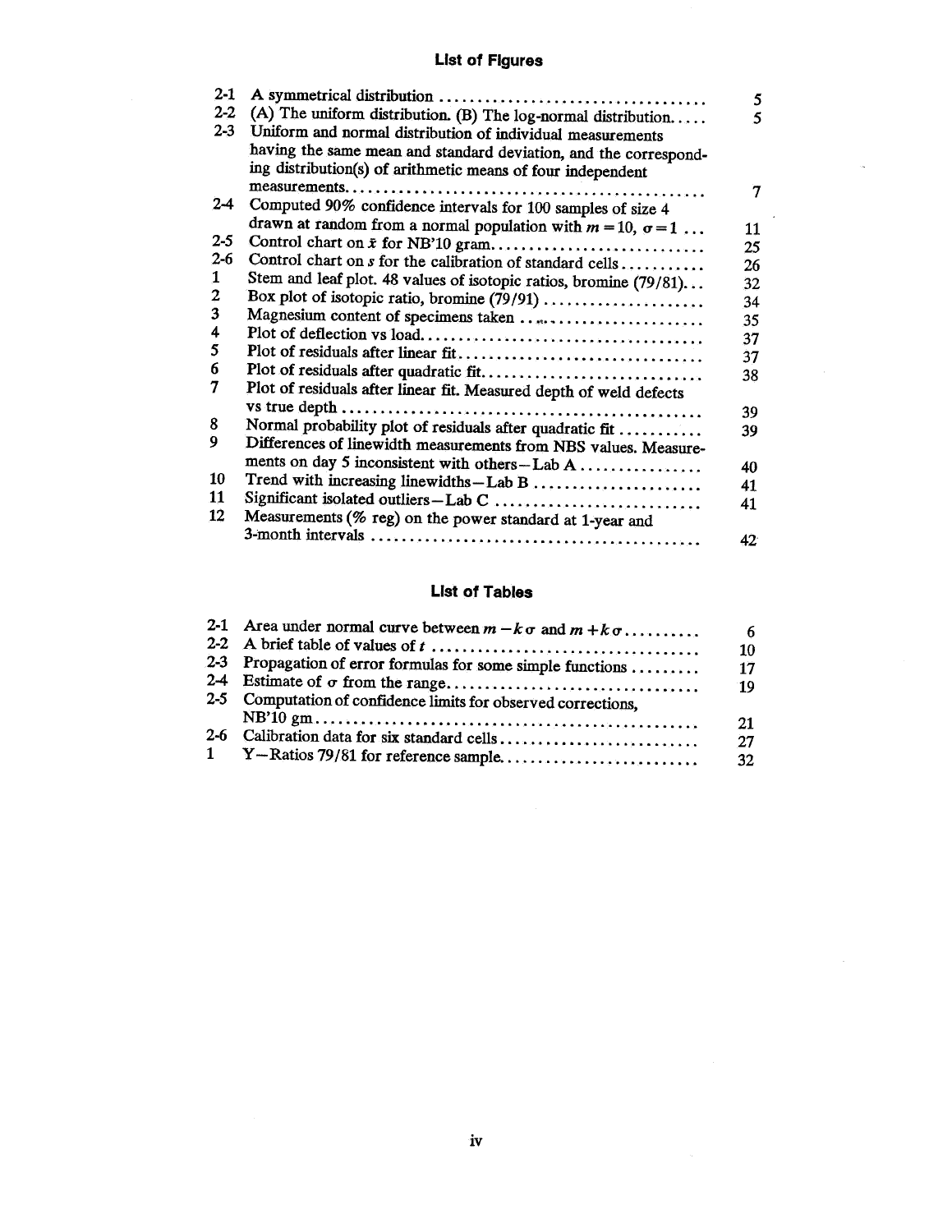## Statistical Concepts in Metrology-With a Postscript on Statistical Graphics

#### Harry H. Ku

Statistical Engineering Division, National Bureau of Standards, Gaithersburg, MD 20899

Statistical Concepts in Metrology" was originally written as Chapter 2 for the Handbook of Industrial Metrology published by the American Society of Tool and Manufacturing Engineers, 1967. It was reprinted as one of 40 papers in NBS Special Publication 300, Volume I, Precision Measurement and Calibration; Statistical Concepts and Procedures, 1969. Since then this chapter has been used as basic text in statistics in Bureau-sponsored courses and seminars, including those for Electricity, Electronics, and Analytical Chemistry.

While concepts and techniques introduced in the original chapter remain valid and appropriate, some additions on recent development of graphical methods for the treatment of data would be useful. Graphical methods can be used effectively to "explore" information in data sets prior to the application of classical statistical procedures. For this reason additional sections on statistical graphics are added as a postscript.

Key words: graphics; measurement; metrology; plots; statistics; uncertainty.

#### STATISTICAL CONCEPTS OF A MEASUREMENT PROCESS

#### Arithmetic Numbers and Measurement Numbers

In metrological work, digital numbers are used for different purposes and consequently these numbers have different interpretations. It is therefore important to differentiate the two types of numbers which will be encountered.

Arithmetic numbers are exact numbers. 3,  $\sqrt{2}$ ,  $\frac{1}{3}$ , e, or  $\pi$  are all exact r.umbers by definition, although in expressing some of these numbers in digital form, approximation may have to be used. Thus,  $\pi$  may be written as 3, 14 or 3. 1416, depending on our judgment of which is the proper one to use from the combined point of view of accuracy and convenience. By the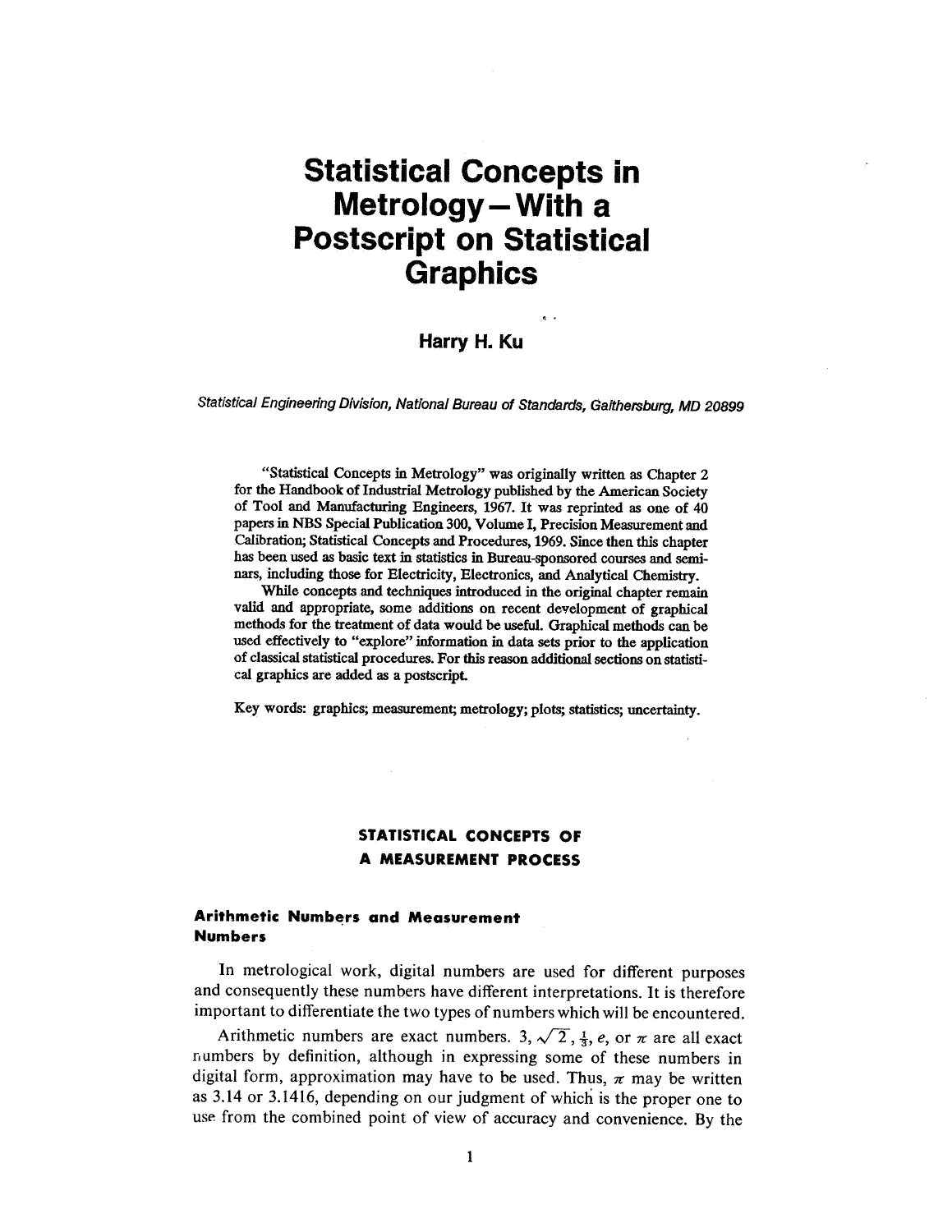usual rules of rounding, the approximations do not differ from the exact values by more than  $\pm 0.5$  units of the last recorded digit. The accuracy of the result can always be extended if necessary.

Measurement numbers, on the other hand, are not approximations to exact numbers, but numbers obtained by operation under approximately the same conditions. For example, three measurements on the diameter of a steel shaft with a micrometer may yield the following results:

| No.            | Diameter in cm |          | <b>General</b> notation                    |
|----------------|----------------|----------|--------------------------------------------|
|                | 0.396          |          | $x_{1}$                                    |
| $\overline{2}$ | 0.392          |          | $x_{2}$                                    |
| $\overline{3}$ | 0.401          | $-3 - 4$ | $x_{3}$                                    |
|                | Sum 1.189      |          | $\sum_{i=1}^n x_i$                         |
|                | Average 0.3963 |          | $\bar{x} = \frac{1}{n} \sum_{i=1}^{n} x_i$ |
|                | Range 0.009    |          | $R = x_{\text{max}} - x_{\text{min}}$      |

There is no rounding off here. The last digit in the measured value depends on the instrument used and our ability to read it. If we had used a coarser instrument, we might have obtained 0.4 0.4, and 0.4; if a finer instrument, we might have been able to record to the fifth digit after the decimal point. In all cases, however, the last digit given certainly does not imply that the measured value differs from the diameter  $D$  by less than  $+0.5$  unit of the last digit.

Thus we see that measurement numbers differ by their very nature from arithmetic numbers. In fact, the phrase "significant figures" has little meaning in the manipulation of numbers resulting from measurements. Reflection on the simple example above will help to convince one of this fact.

Computation and Reporting of Results. By experience, the metrologist can usually select an instrument to give him results adequate for his needs as illustrated in the example above. Unfortunately, in the process of computation, both arithmetic numbers and measurement numbers are present and frequently confusion reigns over the number of digits to be kept in successive arithmetic operations.

No general rule can be given for all types of arithmetic operations. If the instrument is well-chosen, severe rounding would result in loss of information. One suggestion, therefore, is to treat all measurement numbers as exact numbers in the operations and to round off the final result only. Another recommended procedure is to carry two or three extra figures throughout the computation, and then to round off the final reported value to an appropriate number of digits.

The "appropriate" number of digits to be retained in the final result depends on the "uncertainties" attached to this reported value. The term "uncertainty" will be treated later under "Precision and Accuracy"; our only concern here is the number of digits in the expression for uncertainty.

A recommended rule is that the uncertainty should be stated to no more than two significant figures, and the reported value itself should be stated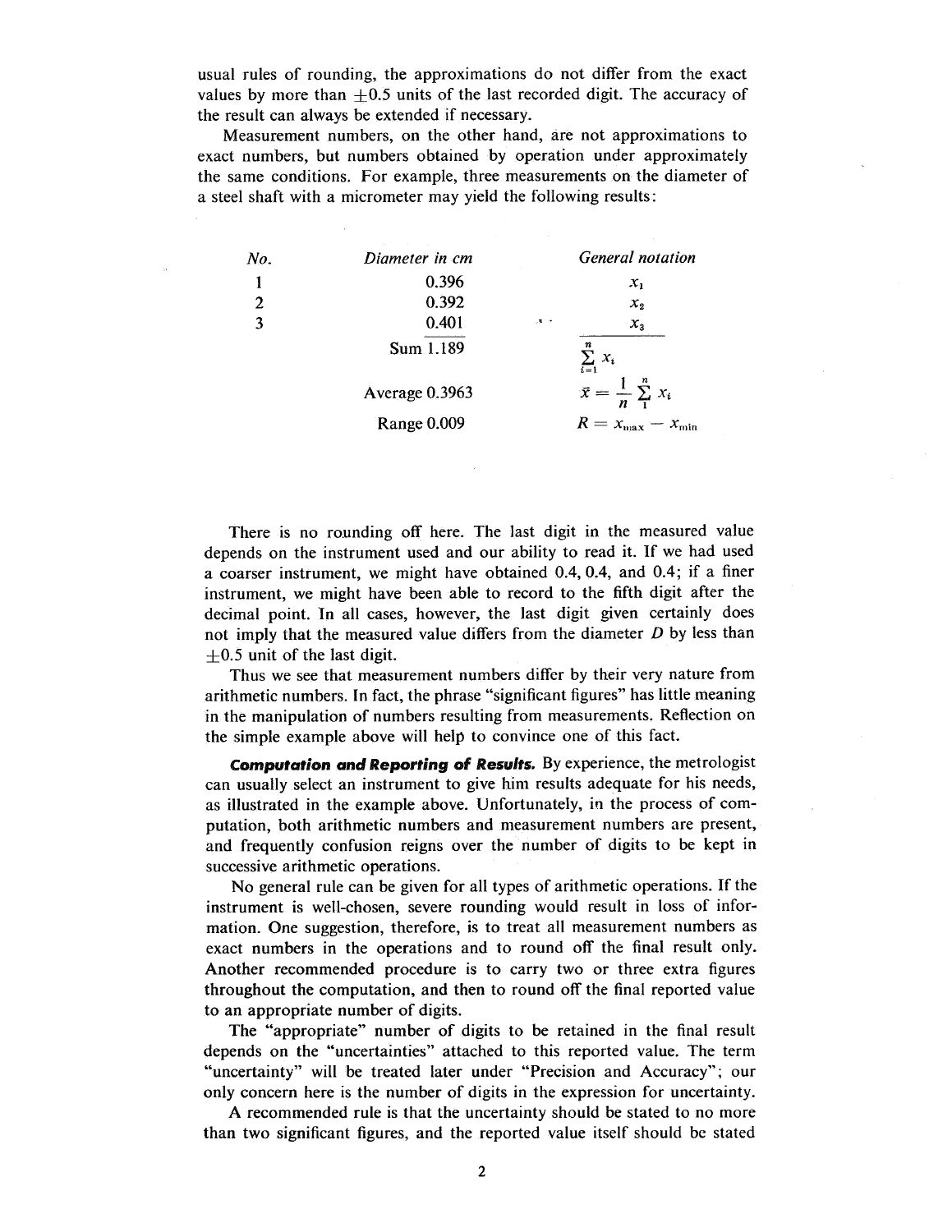to the last place affected by the qualification given by the uncertainty statement. An example is:

"The apparent mass correction for the nominal 10 g weight is  $+0.0420$  mg with an overall uncertainty of  $\pm 0.0087$  mg using three standard deviations as a limit to the effect of random errors of measurement, the magnitude of systematic errors from known sources being negligible."

The sentence form is preferred since then the burden is on the reporter to specify exactly the meaning of the term uncertainty, and to spell out its components. Abbreviated forms such as  $a \pm b$ , where a is the reported value and  $b$  a measure of uncertainty in some vague sense, should always be avoided.

 $\ddot{\bullet}$ 

#### Properties of Mecsurement Numbers

The study of the properties of measurement numbers, or the Theory of Errors, formally began with Thomas Simpson more than two hundred years ago, and attained its full development in the hands of Laplace and Gauss. In the next subsections some of the important properties of measurement numbers will be discussed and summarized, thus providing a basis for the statistical treatment and analysis of these numbers in the following major section.

The Limiting Mean. As shown in the micrometer example above, the results of repeated measurements of a single physical quantity under essentially the same conditions yield a set of measurement numbers. Each member of this set is an estimate of the quantity being measured, and has equal claims on its value. By convention, the numerical values of these  $n$  measurements are denoted by  $x_1, x_2, \ldots, x_n$ , the arithmetic mean by  $\bar{x}$ , and the range by  $R$ , i.e., the difference between the largest value and the smallest value obtained in the  $n$  measurements.

If the results of measurements are to make any sense for the purpose at hand, we must require these numbers, though different, to behave as a group in a certain predictable manner. Experience has shown that this is indeed the case under the conditions stated in italics above. In fact, let us adopt as the postulate of measurement a statement due to N. Ernest Dorsey (reference 2)\*

"The mean of a family of measurements-of a number of measurements for a given quantity carried out by the same apparatus, procedure, and observer-approaches a definite value as the number of measurements is indefinitely increased. Otherwise, they could not properly be called measurements of a given quantity. In the theory of errors, this limiting mean is frequently called the 'true' value although it bears no necessary relation to the true quaesitum, to the actual value of the quantity that the observer desires to measure. This has often confused the unwary. Let us call it the limiting mean.

Thus, according to this postulate, there exists a limiting mean  $m$  to which  $\bar{x}$  approaches as the number of measurements increases indefinitely, or, in symbols  $\bar{x} \rightarrow m$  as  $n \rightarrow \infty$ . Furthermore, if the true value is  $\tau$ , there is usually a difference between m and  $\tau$ , or  $\Delta = m - \tau$ , where  $\Delta$  is defined as the bias or systematic error of the measurements.

<sup>\*</sup>References' are listed at the end of this chapter.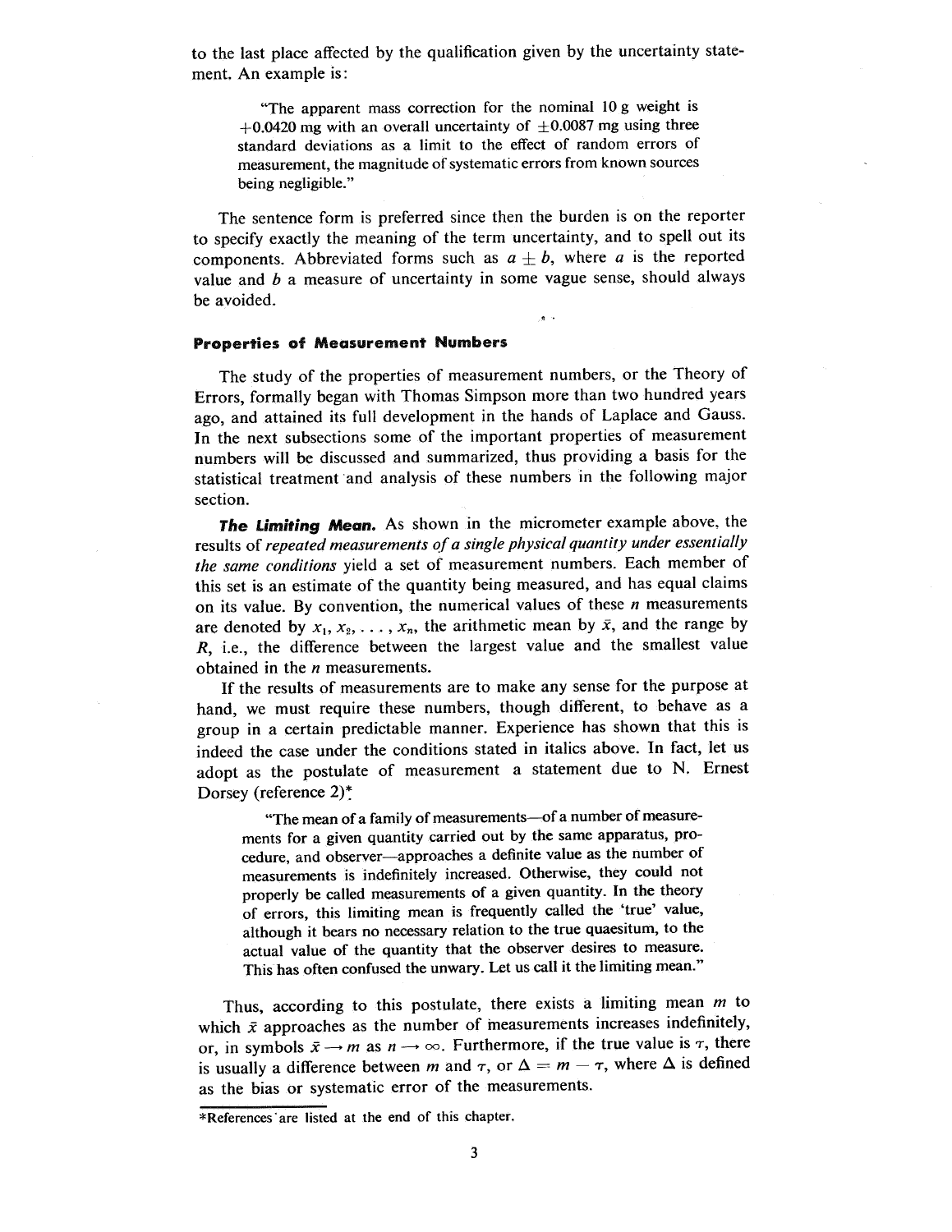In practice, however, we will run into difficulties. The value of  $m$  cannot be obtained since one cannot make an infinite number of measurements. Even for a large number of measurements, the conditions will not remain constant, since changes occur from hour to hour, and from day to day. The value of  $\tau$  is unknown and usually unknowable, hence also the bias. Nevertheless, this seemingly simple postulate does provide a sound foundation to build on toward a mathematical model, from which estimates can be made and inference drawn, as will be seen later on.

Range, Variance, and Standard Deviation. The range of n measurements, on the other hand, does not enjoy this desirable property of the arithmetic mean. With one more measurement, the range may increase but cannot decrease. Since only the largest and the smallest numbers enter into its calculation, obviously the additional information provided by the measurements in between is lost. It will be desirable 'to look for another measure of the dispersion (spread, or scattering) of our measurements which will utilize each measurement made with equal weight, and which will approach a definite number as the number of measurements is indefinitely increased.

A number of such measures can be constructed; the most frequently used are the variance and the standard deviation. The choice of the variance as the measure of dispersion is based upon its mathematical convenience and maneuverability Variance is defined as the value approached by the average of the sum of squares of the deviations of individual measurements from the limiting mean as the number of measurements is indefinitely increased, or in symbols:

$$
\frac{1}{n}\sum (x_i - m)^2 \rightarrow \sigma^2 = \text{variance, as } n \rightarrow \infty
$$

The positive square root of the variance,  $\sigma$ , is called the standard deviation (of a single measurement); the standard deviation is of the same dimensionality as the limiting mean.

There are other measures of dispersion, such as average deviation and probable error. The relationships between these measures and the standard deviation can be found in reference I.

Population and the Frequency Curve. We shall call the limiting mean  $m$ the location parameter and the standard deviation  $\sigma$  the scale parameter of the population of measurement numbers generated by a particular measurement process. By population is meant the conceptually infinite number of measurements that can be generated. The two numbers  $m$  and  $\sigma$  describe this population of measurements to a large extent, and specify it completely in one important special case.

Our model of a measurement process consists then of a defined population of measurement numbers with a limiting mean  $m$  and a standard deviation  $\sigma$ . The result of a single measurement  $X^*$  can take randomly any of the values belonging to this population. The probability that a particular measurement yields a value of X which is less than or equal to  $x'$  is the proportion of the population that is less than or equal to  $x'$ , in symbols

 $P\{X \leq x'\}$  = proportion of population less

<sup>\*</sup>Convention is followed in using the capital  $X$  to represent the value that might be produced by employing the measurement process to obtain a measurement (i.e., a random variable), and the lower case x to represent a particular value of  $X$  observed.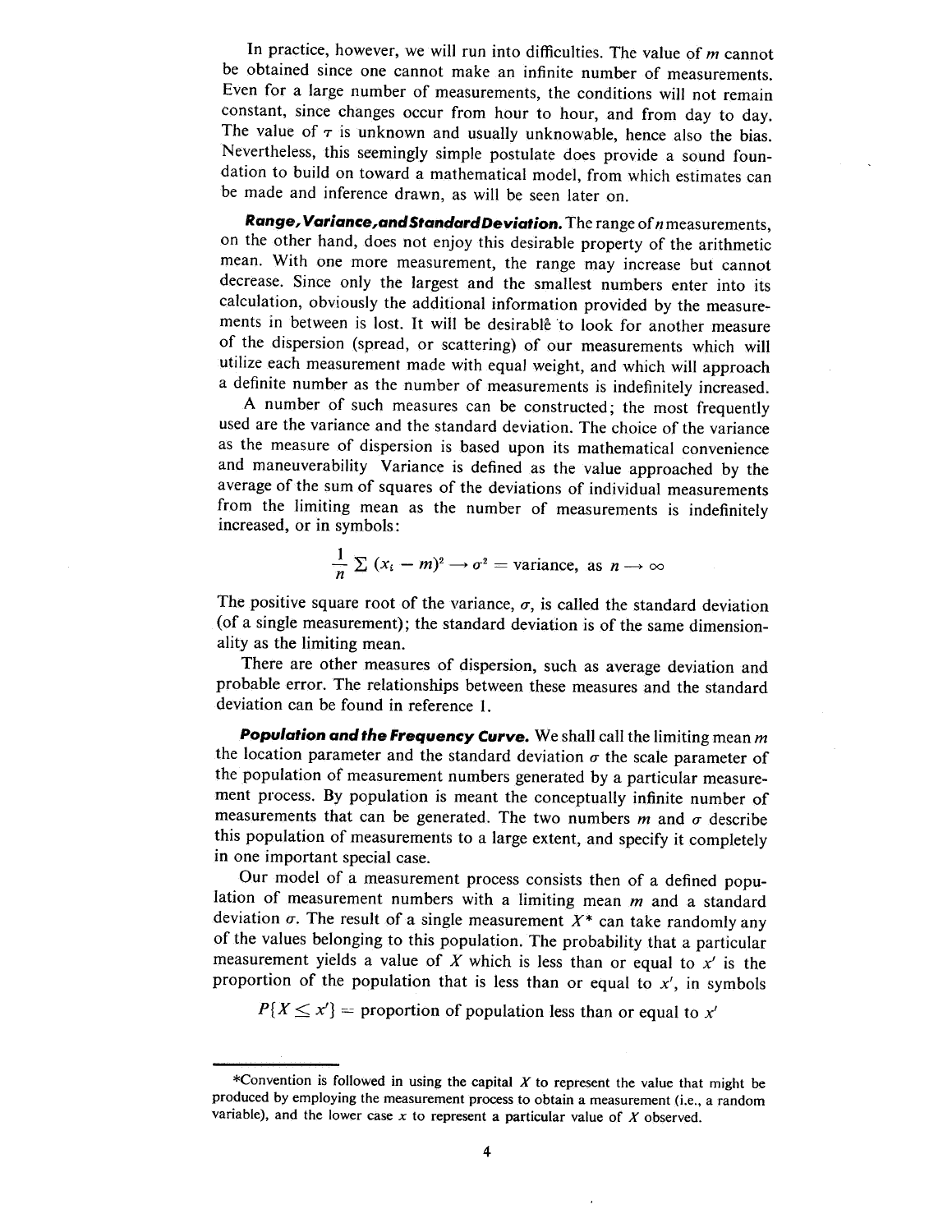Similar statements can be made for the probability that  $X$  will be greater than or equal to x'', or for X between x' and x'' as follows:  $P\{X \geq x''\}$ , or  $P\{x' \leq X \leq x''\}$ .

For a measurement process that yields numbers on a continuous scale. the distribution of values of  $X$  for the population can be represented by a smooth curve, for example, curve C in Fig. 2-1. C is called a frequency curve. The area between  $C$  and the abscissa bounded by any two values  $(x<sub>1</sub>$  and  $x<sub>2</sub>)$  is the proportion of the population that takes values between the two values, or the probability that X will assume values between  $x_i$ and  $x_2$ . For example, the probability that  $X \leq x'$ , can be represented by the shaded area to the left of  $x'$ ; the total area between the frequency curve and the abscissa being one by definition.

Note that the shape of C is not determined by  $m$  and  $\sigma$  alone. Any curve  $C'$  enclosing an area of unity with the abscissa defines the distribution of a particular population. Two examples, the uniform distribution and the log-normal distribution are given in Figs. 2-2A and 2-28. These and other distributions are useful in describing certain populations.



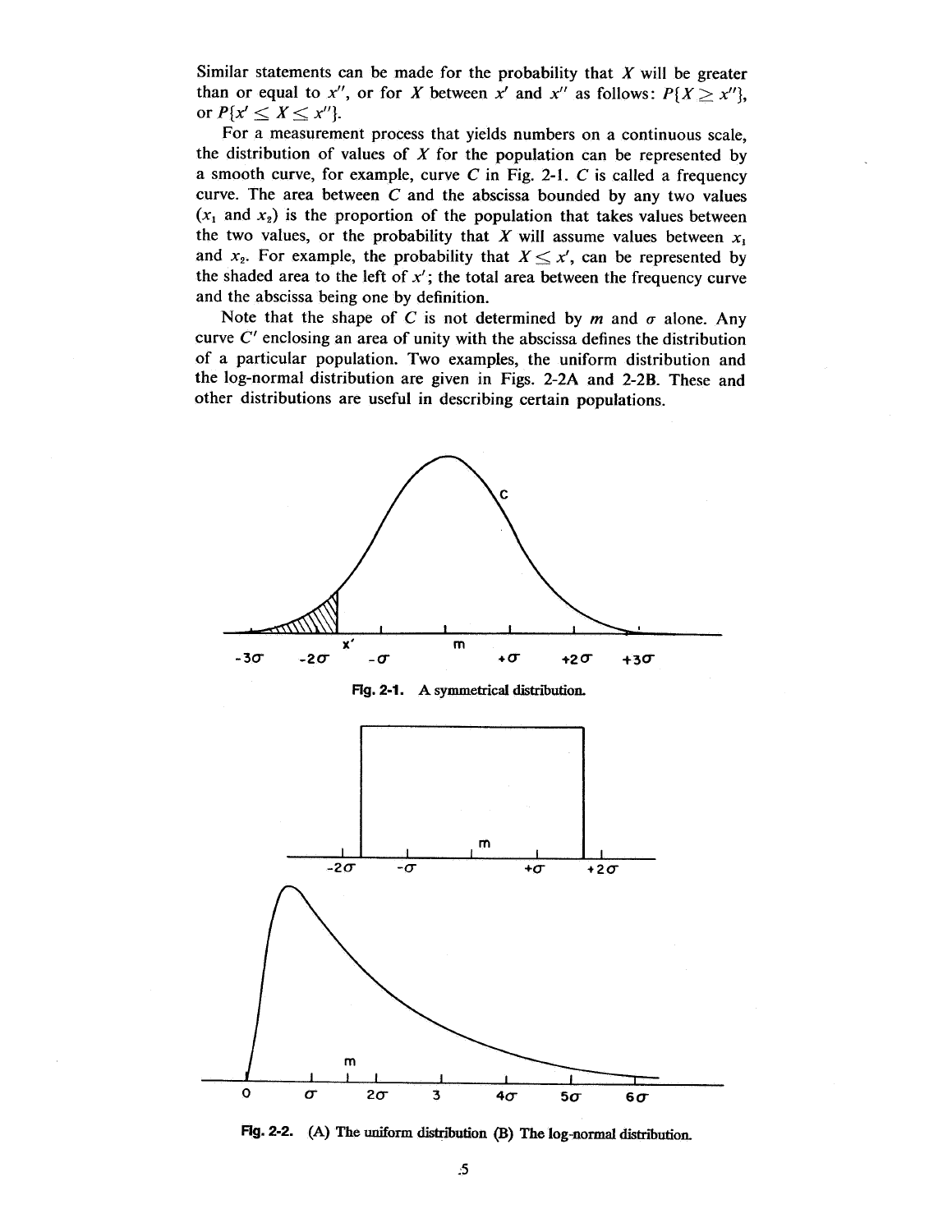**The Normal Distribution.** For data generated by a measurement process, the following properties are usually observed:

- I. The results spread roughly symmetrically about a central value.
- 2. Small deviations from this central value are more frequently found than large deviations.

A measurement process having these two properties would generate a frequency curve similar to that shown in Fig. 2-1 which is symmetrical and bunched together about  $m$ . The study of a particular theoretical representation of a frequency curve of this type leads to the celebrated bell-shaped normal curve (Gauss error curve. Measurements having such a normal frequency curve are said to be normally distributed, or distributed in accordance with the normal law of error.

The normal curve can be represented exactly by the mathematical expression

$$
y = \frac{1}{\sqrt{2\pi} \sigma} e^{-1/2[(x-m)^2/\sigma^2]}
$$
 (2-0)

where y is the ordinate and x the abscissa and  $e = 2.71828$  is the base of natural logarithms.

Some of the important features of the normal curve are:

- 1. It is symmetrical about  $m$ .
- 2. The area under the curve is one, as required.
- 3. If  $\sigma$  is used as unit on the abscissa, then the area under the curve between constant multiples of  $\sigma$  can be computed from tabulated values of the normal distribution. In particular, areas under the curve for some useful intervals between  $m - k\sigma$  and  $m + k\sigma$  are given in Table 2-1. Thus about two-thirds of the area lies within one  $\sigma$  of m, more than 95 percent within  $2\sigma$  of m, and less than 0.3 percent beyond  $3\sigma$  from  $m$ .

Table 2-1. Area under normal curve between  $m - k \sigma$  and  $m + k \sigma$ 

| k:                                        | 0.6745 | 1.00 | 1.96 | 2.00 | 2.58 | 3.00 |
|-------------------------------------------|--------|------|------|------|------|------|
| Percent area under<br>$curve (approx.)$ : | 50.0   | 68.3 | 95.0 | 95.5 | 99.0 | 99.7 |

4. From Eq. (2-0), it is evident that the frequency curve is completely determined by the two parameters m and  $\sigma$ .

The normal distribution has been studied intensively during the past century. Consequently, if the measurements follow a normal distribution we can say a great deal about the measurement process. The question remains: How do we know that this is so from the limited number of repeated measurements on hand?

The answer is that we don't! However, in most instances the metrologist may be willing

- 1. to assume that the measurement process generates numbers that follow a normal distribution approximately, and act as if this were so,
- 2. to rely on the so-called Central Limit Theorem, one version of which is the following\*: "If a population has a finite variance  $\sigma^2$  and mean  $m$ , then the distribution of the sample mean (of  $n$  independent

<sup>\*</sup>From Chapter 7, Introduction to the Theory of Statistics, by A. M. Mood, McGraw-Hill Book Company, New York, 1950.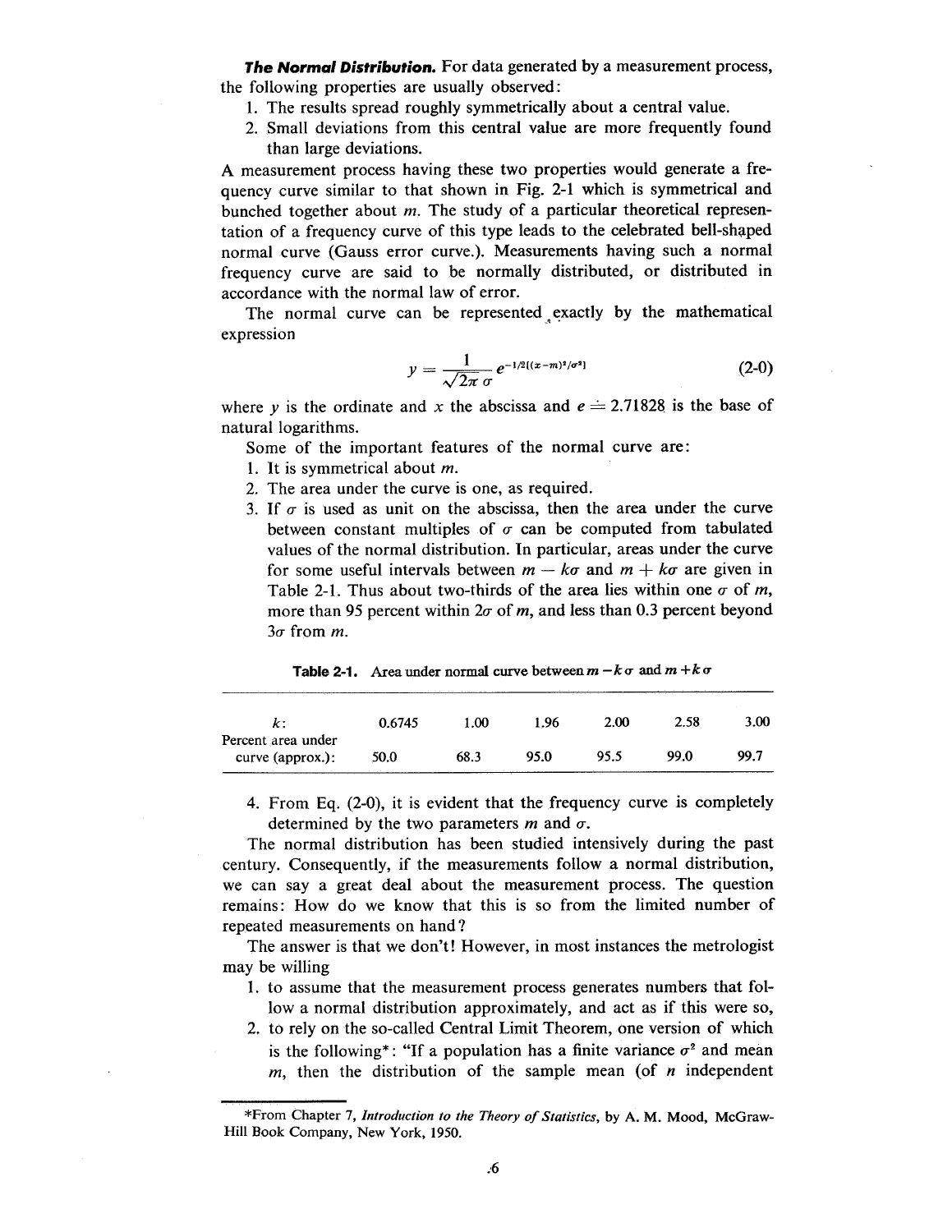measurements) approaches the normal distribution with variance  $\sigma^2/n$  and mean *m* as the sample size *n* increases." This remarkable and powerful theorem is indeed tailored for measurement processes. First, every measurement process must by definition have a finite mean and variance. Second, the sample mean  $\bar{x}$  is the quantity of interest which, according to the theorem, will be approximately normally distributed for large sample sizes. Third, the measure of dispersion, i.e., the standard deviation of the sample mean, is reduced by a factor of  $1/\sqrt{n}$ ! This last statement is true in general for all measurement processes in which the measurements are "independent" and for all  $n$ . It is therefore not a consequence of the Central Limit Theorem. The theorem guarantees, however, that the distribution of sample means of *independent* measurements will be *approximately* normal with the specified limiting mean and standard deviation  $\sigma/\sqrt{n}$  for large n.

In fact, for a measurement process with a frequency curve that is symmetrical about the mean, and with small deviations from the mean as compared to the magnitude of the quantity measured, the normal approximation to the distribution of  $\bar{x}$  becomes very good even for *n* as small as 3 or 4. Figure 2-3 shows the uniform and normal distribution having the same mean and standard deviation. The peaked curve is actually two curves representing the distribution of arithmetic means of four independent measurements from the respective distributions. These curves are indistinguishable to this scale.



Fig. 2-3. Uniform and normal distribution of individual measurements having the same mean and standard deviation, and the corresponding distribution(s) of arithmetic means of four independent measurements.

A formal definition of the concept of "independence" is out of the scope here. Intuitively, we may say that  $n$  normally distributed measurements are independent if these measurements are not correlated or associated in any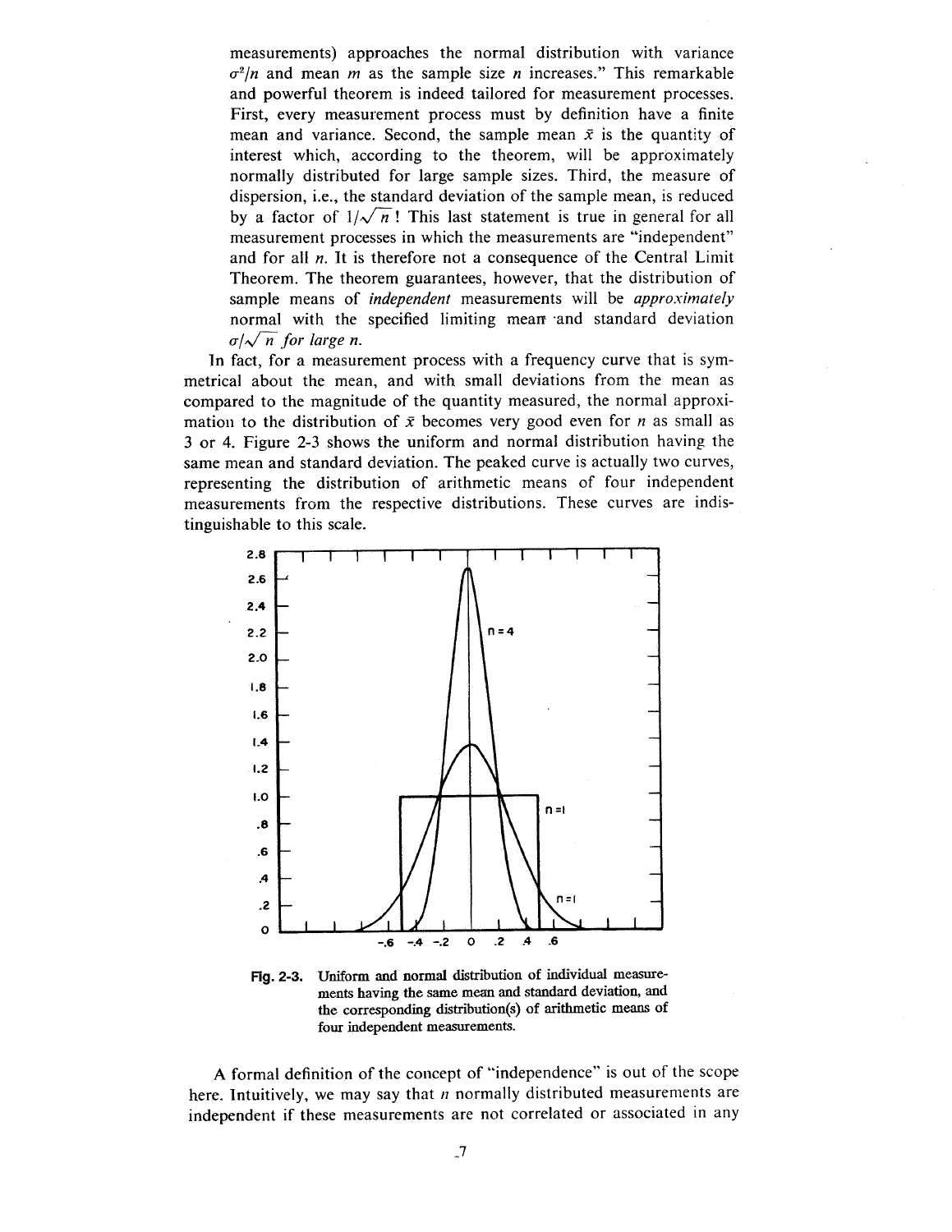way. Thus, a sequence of measurements showing a trend or pattern are not independent measurements.

There are many ways by which dependence or correlation creeps into a set of measurement data; several of the common causes are the following:

- 1. Measurements are correlated through a factor that has not been considered, or has been considered to be of no appreciable effect on the results.
- 2. A standard correction constant has been used for a factor, e. temperature, but the constant may overcorrect or undercorrect for particular samples.
- 3. Measurements are correlated through time of the day, between days weeks, or seasons.
- 4. Measurements are correlated through rejection of valid data, when the rejection is based on the size of the' number in relation to others of the group.

The traditional way of plotting the data in the sequence they are taken, or in some rational grouping, is perhaps still the most effective way of detecting trends or correlation.

**Estimates of Population Characteristics.** In the above section it is shown that the limiting mean m and the variance  $\sigma^2$  completely specify a measurement process that follows the normal distribution. In practice, m and  $\sigma^2$ are not known and cannot be computed from a finite number of measurements. This leads to the use of the sample mean  $\bar{x}$  as an estimate of the limiting mean  $m$  and  $s^2$ , the square of the computed standard deviation of the sample, as an estimate of the variance. The standard deviation of the average of *n* measurements,  $\sigma/\sqrt{n}$ , is sometimes referred to as the standard error of the mean, and is estimated by  $s/\sqrt{n}$ .

We note that the making of  *independent measurements is equivalent* to drawing a sample of size  $n$  at random from the population of measurements. Two concepts are of importance here:

- I. The measurement process is established and under control, meaning that the limiting mean and the standard deviation do possess definite values which will not change over a reasonable period of time.
- 2. The measurements are randomly drawn from this population, implying that the values are of equal weights, and there is no prejudice in the method of selection. Suppose out of three measurements the one which is far apart from the other two is rejected, then the result will not be a random sample.

For a random sample we can say that  $\bar{x}$  is an unbiased estimate of m. and  $s^2$  is an unbiased estimate of  $\sigma^2$ , i.e., the limiting mean of  $\bar{x}$  is equal to m and of  $s^2$  to  $\sigma^2$ , where

$$
\bar{x} = \frac{1}{n} \sum_{i=1}^n x_i
$$

and

$$
s^{2} = \frac{1}{n-1} \sum_{i=1}^{n} (x_{i} - \bar{x})^{2} = \frac{1}{n-1} \bigg[ \sum x_{i}^{2} - \frac{(\sum x_{i})^{2}}{n} \bigg]
$$

In addition, We define

 $s = \sqrt{s^2}$  = computed standard deviation

Examples of numerical calculations of  $\bar{x}$  and  $s^2$  and s are shown in Tables 2-5 and 2-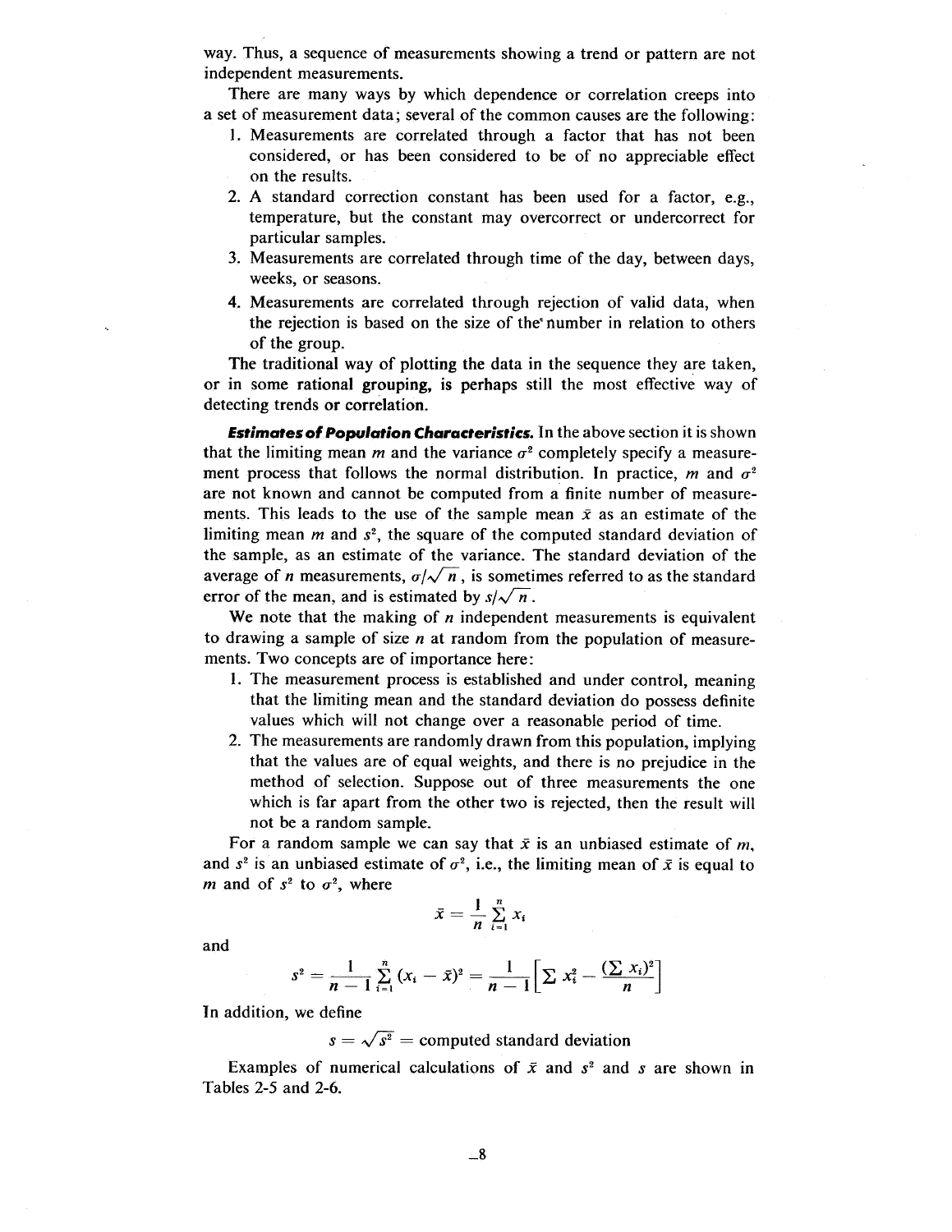#### Interpretation and Computation of Confidence Interval and Limits

By making  $k$  sets of n measurements each, we can compute and arrange By making *k* sets of *n* measurements each, we can compute and arrange <br>*k*,  $\bar{x}$ 's, and  $\bar{s}$ 's in a tabular form as follows:<br>Set Sample mean Sample standard deviation

| Set | Sample mean   | Sample standard deviation |
|-----|---------------|---------------------------|
|     | $\bar{x}_1$   | $s_{1}$                   |
| 2   | $\bar{x}_2$   | $s_{2}$                   |
|     |               |                           |
|     |               | ٠                         |
|     |               |                           |
|     | $\bar{x}_i$   | $s_i$                     |
|     |               |                           |
|     | ٠             | $\mathcal{R} \rightarrow$ |
|     |               |                           |
|     | $\bar{X}_{k}$ | $S_{\nu}$                 |

In the array of  $\bar{x}$ 's, no two will be likely to have exactly the same value. From the Central Limit Theorem it can be deduced that the  $\bar{x}$ 's will be approximately normally distributed with standard deviation  $\sigma/\sqrt{n}$ . The frequency curve of  $\bar{x}$  will be centered about the limiting mean m and will have the scale factor  $\sigma/\sqrt{n}$ . In other words,  $\bar{x} - m$  will be centered about zero, and the quantity

$$
z=\frac{\bar{x}-m}{\sigma/\sqrt{n}}
$$

has the properties of a single observation from the "standardized" normal distribution which has a mean of zero and a standard deviation of one.

From tabulated values of the standardized normal distribution it is known that 95 percent of z values will be bounded between  $-1.96$  and  $+1.96$ . Hence the statement

$$
-1.96<\frac{\bar{x}-m}{\sigma/\sqrt{n}}<+1.96
$$

or its equivalent

$$
\bar{x}-1.96\frac{\sigma}{\sqrt{n}}< m<\bar{x}+1.96\frac{\sigma}{\sqrt{n}}
$$

will be correct 95 percent of the time in the long run. The interval  $\bar{x}$  – 1.96( $\sigma/\sqrt{n}$ ) to  $\bar{x}$  + 1.96( $\sigma/\sqrt{n}$ ) is called a *confidence interval* for *m*. The probability that the confidence interval will cover the limiting mean, 0.95 in this case, is called the confidence level or confidence coefficient. The values of the end points of a confidence interval are called confidence limits. It is to be borne in mind that  $\bar{x}$  will fluctuate from set to set, and the interval calculated for a particular  $\bar{x}_i$  may or may not cover m.

In the above discussion we have selected a two-sided interval symmetrical about  $\bar{x}$ . For such intervals the confidence coefficient is usually denoted by  $1 - \alpha$ , where  $\alpha/2$  is the percent of the area under the frequency curve of  $z$  that is cut off from each tail.

In most cases,  $\sigma$  is not known and an estimate of  $\sigma$  is computed from the same set of measurements we use to calculate  $\bar{x}$ . Nevertheless, let us form a quantity similar to  $z$ , which is

$$
t=\frac{\bar{x}-m}{s/\sqrt{n}}
$$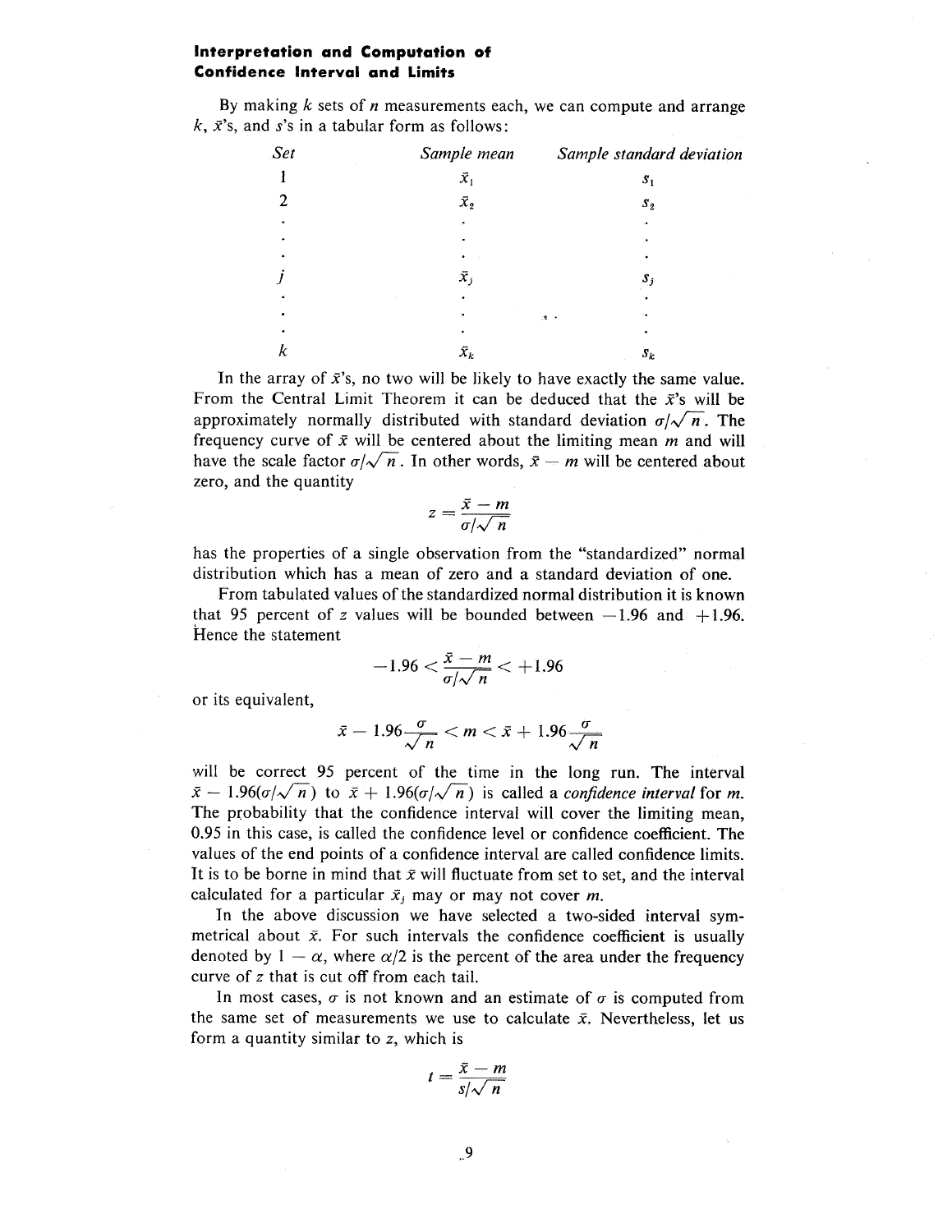and if we know the distribution of  $t$ , we could make the same type of statement as before. In fact the distribution of  $t$  is known for the case of normally distributed measurements.

The distribution of  $t$  was obtained mathematically by William S. Gosset under the pen name of "Student," hence the distribution of  $t$  is called the Student's distribution. In the expression for t, both  $\bar{x}$  and s fluctuate from set to set of measurements. Intuitively we will expect the value of  $t$  to be larger than that of  $z$  for a statement with the same probability of being correct. This is indeed the case. The values of  $t$  are listed in Table 2-2.

| Degrees of<br>freedom | Confidence Level: $1 - \alpha$ |                                    |        |        |  |
|-----------------------|--------------------------------|------------------------------------|--------|--------|--|
| $\boldsymbol{\nu}$    | 0.500                          | $\mathcal{R} \rightarrow$<br>0.900 | 0.950  | 0.990  |  |
|                       | 1.000                          | 6.314                              | 12.706 | 63.657 |  |
| 2                     | .816                           | 2.920                              | 4.303  | 9.925  |  |
| 3                     | .765                           | 2.353                              | 3.182  | 5.841  |  |
| 4                     | .741                           | 2.132                              | 2.776  | 4.604  |  |
| 5                     | .727                           | 2.015                              | 2.571  | 4.032  |  |
| 6                     | .718                           | 1.943                              | 2.447  | 3.707  |  |
| 7                     | .711                           | 1.895                              | 2.365  | 3.499  |  |
| 10                    | .700                           | 1.812                              | 2.228  | 3.169  |  |
| 15                    | .691                           | 1.753                              | 2.131  | 2.947  |  |
| 20                    | .687                           | 1.725                              | 2.086  | 2.845  |  |
| 30                    | .683                           | 1.697                              | 2.042  | 2.750  |  |
| 60                    | .679                           | 1.671                              | 2.000  | 2.660  |  |
| $\infty$              | .674                           | 1.645                              | 1.960  | 2.576  |  |

Table 2-2. A brief table of values of  $t$ 

\*Adapted from Biometrika Tables for Statisticians, Vol. I, edited by E. S. Pearson and H. O. Hartley, The University Press, Cambridge, 1958.

To find a value for t, we need to know the "degrees of freedom"  $(v)$ associated with the computed standard deviation s. Since  $\bar{x}$  is calculated from the same *n* numbers and has a fixed value, the *n*th value of  $x_i$  is completely determined by  $\bar{x}$  and the other  $(n - 1)x$  values. Hence the degrees of freedom here are  $n - 1$ .

Having the table for the distribution of  $t$ , and using the same reasoning as before, we can make the statement that

$$
\bar{x}-t\frac{s}{\sqrt{n}}< m<\bar{x}+t\frac{s}{\sqrt{n}}
$$

and our statement will be correct 100 (1 –  $\alpha$ ) percent of the time in the long run. The value of t depends on the degrees of freedom  $\nu$  and the probability level. From the table, we get for a confidence level of 0.95, the following lower and upper confidence limits:

| ν | $L_l = \bar{x} - t(s/\sqrt{n})$ | $L_u = \bar{x} + t(s/\sqrt{n})$ |
|---|---------------------------------|---------------------------------|
|   | $\bar{x} - 12.706(s/\sqrt{n})$  | $\bar{x} + 12.706(s/\sqrt{n})$  |
| 2 | $\bar{x} - 4.303(s/\sqrt{n})$   | $\bar{x} + 4.303(s/\sqrt{n})$   |
| 3 | $\bar{x} - 3.182(s/\sqrt{n})$   | $\bar{x} + 3.182(s/\sqrt{n})$   |

The value of t for  $v = \infty$  is 1.96, the same as for the case of known  $\sigma$ . Notice that very little can be said about  $m$  with two measurements. However, for *n* larger than 2, the interval predicted to contain *m* narrows down steadily, due to both the smaller value of t and the divisor  $\sqrt{n}$ .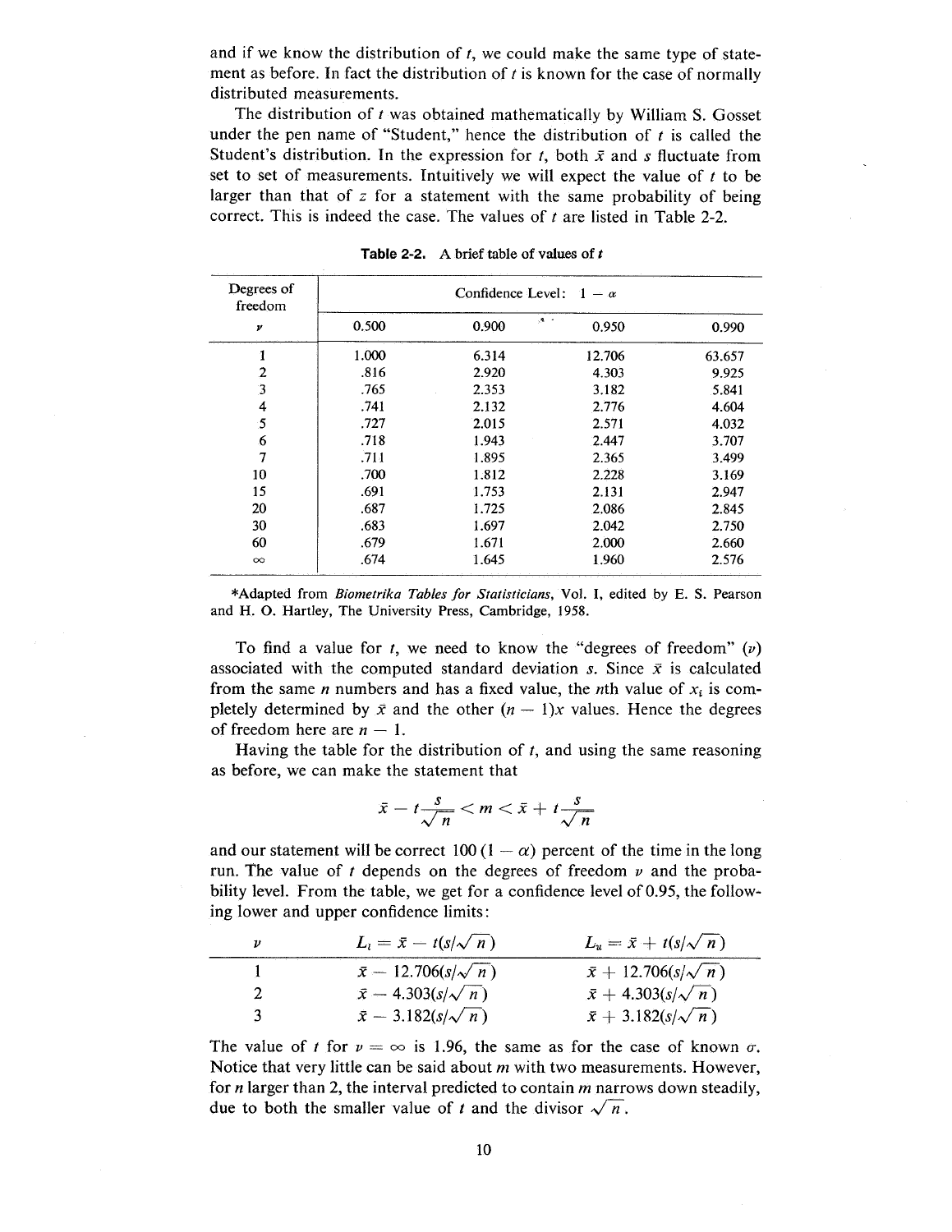It is probably worthwhile to emphasize again that each particular confidence interval computed as a result of  $n$  measurements will either include  $m$  or fail to include  $m$ . The probability statement refers to the fact that if we make a long series of sets of  $n$  measurements, and if we compute a confidence interval for  $m$  from each set by the prescribed method, we would expect 95 percent of such intervals to include  $m$ .



Fig. 2-4. Computed 90% confidence intervals for 100 samples of size 4 drawn at random from a normal population with  $m = 10$ ,  $\sigma = 1$ .

Figure 2-4 shows the 90 percent confidence intervals ( $P = 0.90$ ) computed from 100 samples of  $n = 4$  from a normal population with  $m = 10$ , and  $\sigma = 1$ . Three interesting features are to be noted:

- 1. The number of intervals that include  $m$  actually turns out to be 90, the expected number.
- 2. The surprising variation of the sizes of these intervals.
- 3. The closeness of the mid-points of these intervals to the line for the mean does not seem to be related to the spread. In samples No. 2 and No. 3, the four values must have been very close together, but both of these intervals failed to include the line for the mean.

From the widths of computed confidence intervals, one may get an intuitive feeling whether the number of measurements  $n$  is reasonable and sufficient for the purpose on hand. It is true that, even for small  $n$ , the confidence intervals will cover the limiting mean with the specified probability, yet the limits may be so far apart as to be of no practical significance. For detecting a specified magnitude of interest, e.g., the difference between two means, the approximate number of measurements required can be solved by equating the half-width of the confidence interval to this difference and solving for n, using  $\sigma$  when known, or using s by trial and error if  $\sigma$  is not known. Tables of sample sizes required for certain prescribed conditions are given in reference 4.

#### Precision and Accuracy

**Index of Precision.** Since  $\sigma$  is a measure of the spread of the frequency curve about the limiting mean,  $\sigma$  may be defined as an index of precision. Thus a measurement process with a standard deviation  $\sigma_1$  is said to be more precise than another with a standard deviation  $\sigma_2$  if  $\sigma_1$  is smaller than  $\sigma_2$ . (In fact,  $\sigma$  is really a measure of imprecision since the imprecision is directly proportional to  $\sigma$ .)